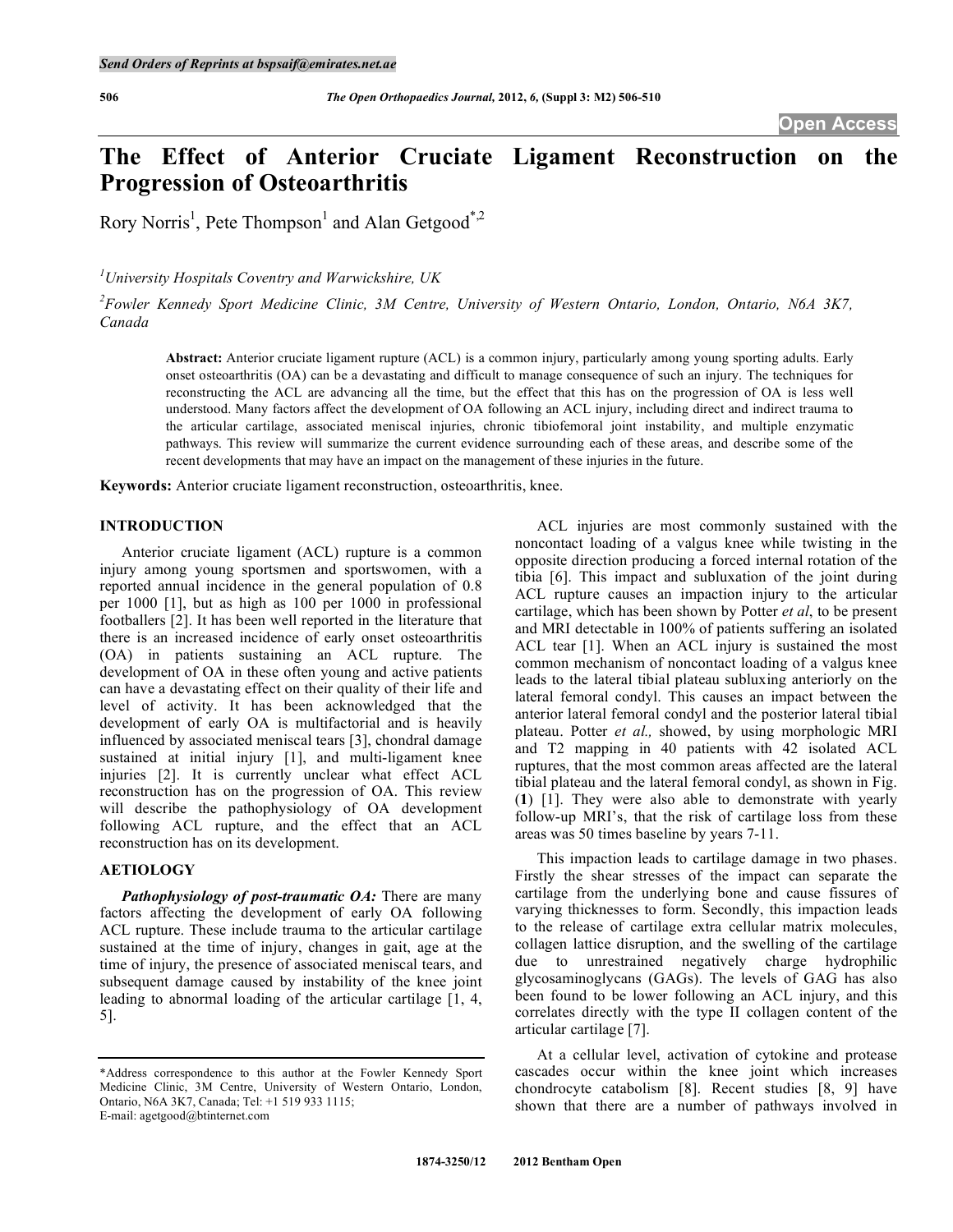

**Fig. (1).** An MRI demonstrating the areas bone oedema caused by an ACL injury.

initiating progressive chondrocyte degeneration. One pathway is the release of oxygen free radicals from damaged chondrocyte mitochondria, which leads to progressive chondrocyte damage and matrix degradation. Another pathway indicated is the release of fibronectin fragments from impacted cartilage, which stimulates cell damage and matrix degradation. Joint injuries also cause an increase of inflammatory mediators such as tumour necrosis factor alpha (TNF- $\alpha$ ), interleukin (IL)-1, nitric oxide, and matrix metalloproteinases (MMPs) within the synovial fluid.

 A haemarthrosis, which is usual following an ACL injury, will also have a significant effect on cartilage damage. It has been shown to cause a loss of proteoglycan and inhibit proteoglycan synthesis, as well as inducing chondrocyte apoptosis. The neutrophils in an acute haemarthrosis are activated and produce activated oxygen species, elastase, and lysosomal enzymes, and these degrade proteoglycans [8].

 All of these mechanisms lead to cell death in the cartilage. This cell death, initially at the site of the impact, spreads by apoptotic mechanisms to regions of unimpacted cartilage, which leads to expansion of the affected lesion. The consequence of cell death is that it depletes the cartilage of the cells which it requires to repair and maintain the extracellular matrix.

 Another important associated factor is age. Although not dependant on the injury itself, it affects the body's ability to withstand the initial trauma. Articular cartilage chondrocytes show strong evidence of increasing senescence with increasing age. This is alongside the synthesis of smaller more irregular aggrecans, and decreased proteoglycan synthesis, which all reduces the knee's ability to withstand an impaction injury [10].

 *Incidence of osteoarthritis following ACL injury:* It is well documented that there is a strong association between OA and ACL injury. What is more variable is the exact incidence of OA following ACL injury, with figures ranging from 10-90% at 10 and 20years after the injury [2, 11]. The mean incidence is about 50% at 20years, which is extremely significant when you consider that most of these patients will be between 20 to 30years of age at the time of ACL injury, and therefore they represent a very large group of young OA patients, which are difficult to manage.

## **SIGNIFICANCE OF ASSOCIATED INJURY**

 *Impact of associated meniscal tears:* The effect that a meniscal tear has on the development of OA is considerable. Tears are commonly seen in patients suffering from an ACL injury with a reported incidence of about 33% [12]. The mechanisms for this relate to the initial impact injury to the cartilage as described above, and the chronic overload of the joint cartilage generated by the loss of meniscal tissue [13]. The fibrocartilaginous menisci of the knee improve joint stability, load distribution, shock absorption and cartilage lubrication. The type of meniscal tear is important, as this has been shown to affect the development of OA. Longitudinal tears usually occur in association with a definite knee trauma whereas horizontal tears develop in older patients due to degenerative changes in the meniscal tissue [3]. Patients with a degenerative tear are more likely to develop OA with an incidence around 50%, than traumatic tears with an incidence around 33% in isolated meniscal injury [3]. As you would expect the larger the section of meniscus resected at the time of surgery, the higher the incidence of OA, and the poorer the long term functional outcome of the patient [14]. When a meniscal tear is associated with an ACL injury the incidence of OA increases significantly with 50-70% of patients having radiographic changes after 15years [15-20].

 *Impact of associated bone bruising:* Bone bruising, most commonly identified using magnetic resonance imaging (MRI), can be a sign of compressive chondral injury, even when the chondral surface looks normal during arthroscopy [8]. The location of the bone marrow oedema and therefore bruise, is a reliable indicator of where post traumatic OA is likely to develop in the future. The size of the area of bone marrow oedema is also indicative of the severity and speed of onset of any future OA if it develops [1]. Potter *et al.,*  performed a longitudinal study of patients who suffered from ACL injury, some of whom had a reconstruction. At 7 to 11 years post injury, the risk of developing cartilage loss was 50 times that of baseline if a bone bruise was present in the lateral femoral condyle, 30 times if it involved the patella, and 19 times if in the medial femoral condyle. What's more, ACL reconstruction appeared to provide a chondroprotective affect [1].

 *Impact of associated cartilage injuries:* A full thickness cartilage lesion that occurs at the time of an ACL injury, as shown in Fig. (**2**), is not common, with a reported incidence of less than 1% [21]. The effect that this has on recovery from ACL reconstruction and post-operative outcome is debatable. It has been shown in one study that patients who have a full thickness cartilage lesion at the time of an ACL reconstruction, will usually have poorer function in activities of daily living, sports and recreation, quality of life and will experience less improvement following ACL reconstruction [21]. A second study using the same group of patients, with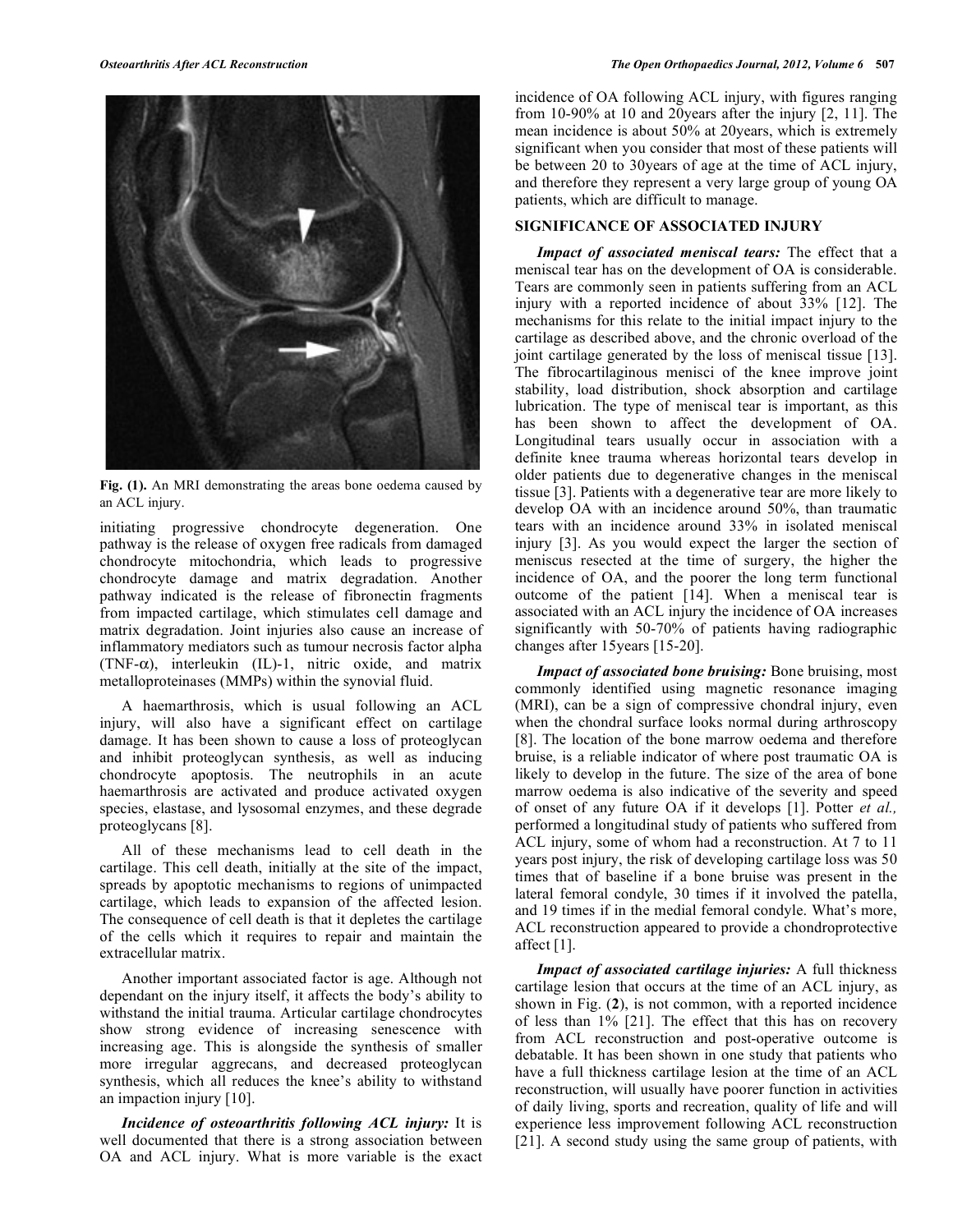the same scoring systems, found no difference [22]. Both of these studies used the Norwegian National Knee Ligament Registry and the results were based on the same 30 patients that had an isolated ACL rupture and a full thickness cartilage lesion. The only difference that could explain the difference between the two groups would be the timescale. The first by Hjermundrud *et al.,* [22], showed no difference at 1 year follow-up, and the second by Rotterjud *et al.,* [21], showed significant differences using the same outcome measures at 2-5 years. The other authors on the papers were that same, and so publication bias would seem unlikely. It would seem logical that there is some deleterious effect on the knee following a full thickness cartilage lesion occurring alongside an ACL injury, but this effect is likely to be small and should not lead to any changes in current practice [23]. However, this is an area which requires further investigation.



**Fig. (2).** A full thickness cartilage defect following an ACL injury.

## **SURGICAL CONSIDERATIONS**

 *Effect of ACL reconstruction on the development of OA:*  The effect that ACL reconstruction has on the development of OA, as demonstrated in Fig. (**3**), is a contentious issue. A Cochrane review in 2005 could not show any conclusive evidence to support ACL reconstruction, and concluded that "there is insufficient evidence from randomised trials to determine whether surgery or conservative management was best for ACL injury in the 1980's, and no evidence to inform current practice" [24]. Subsequent studies that have shown that an ACL reconstruction can reduce the later incidence of OA compared to no ACL reconstruction, but only if there is good anterior-posterior stability [5, 25]. Contrary to this, other studies have found no protective effects of ACL reconstruction [19].

 An ACL deficient knee is at higher risk of developing a meniscal tear [26, 27]. As described above, a meniscal tear is a significant risk factor for the early development of OA. It has been shown that if an ACL injury is managed nonoperatively initially with a structured rehab regime and the option for delayed reconstruction if required, the incidence of subsequently developing a meniscal tear was significantly higher [28, 29]. Although the same study also showed no difference in overall outcome, 38% required delayed ACL reconstruction due to instability [28].

 *Choice of graft used in ACL reconstruction:* There are a number of grafts available for ACL reconstructions which include autograft, allograft and synthetic options. The two

most popular graft choices, and hence the ones which have received most attention in the literature, are bone-patella tendon-bone (BPTB), and hamstring tendon (HT) graft [12]. There is no definitive evidence that one form of graft is superior to the other in overall outcome [30]. There have been some suggestions that BPTB serves as a catalyst for accelerating the progression of knee OA [29, 31, 32], although this phenomenon has not been shown in all clinical studies [17]. There is also an increased incidence of harvest site symptoms, and kneeling pain in BPTB grafts when compared to HT grafts [31, 32]. Pre clinical animal studies have shown that patella tendon and hamstring tendon grafts are actually stiffer than native ACL's [33]. This may suggest that these stiffer graft constructs may therefore significantly alter the kinematics of the joint and help in assisting the transmission of increased forces through the rest of the joint, to areas which do not normally receive such high load. This altered biomechanics may also change the biology of the graft construct leading to a sub optimal environment for cells to thrive and produce extra cellular matrix. Therefore, further research is required to establish better, more physiologic graft options with a greater understanding of anatomical graft placement and graft tension.



**Fig. (3).** An AP Knee X-ray demonstrating OA following an ACL reconstruction.

 *Timing of ACL reconstruction surgery:* An acute ACL injury will usually result in at least a significant haemarthrosis with significant pain. This leads to a painful stiff knee with decreased mobility in the first few weeks after injury. It has been shown that delaying surgery by about 6 weeks is probably optimal time for reducing the risks of deep vein thrombosis (DVT) [30], without compromising the knee significantly.

 There are then two schools of thought 'early reconstruction and structured rehabilitation' and 'structured rehabilitation with delayed reconstruction only if required'. Generally about a third of patients who only have structured rehabilitation later undergo ACL reconstruction due to instability [27]. It has been shown that early ACL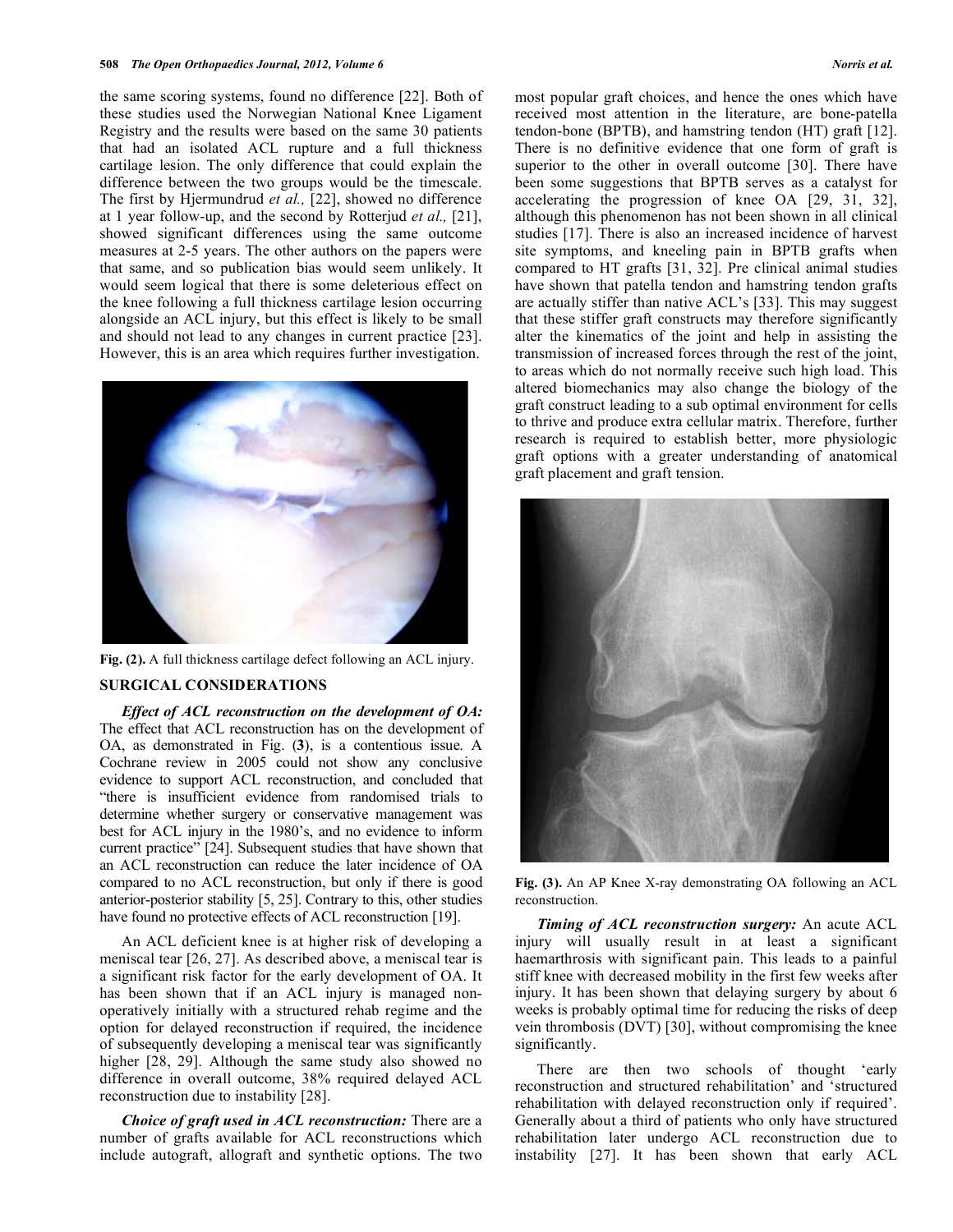reconstruction reduces the incidence of early OA in ACL deficient patients who are intent on continuing activities that involve sidestepping and pivoting activities [34]. It is generally accepted that the rehabilitation that the patient undergoes following an ACL injury is fundamental to their recovery. Shelbourne *et al.,* [35] have shown a relationship between loss of range of motion and OA development in a cohort of 780 consecutive ACL reconstructions at minimum follow up of 5 years. They found that in those who did not have a full range of motion compared to the un-operated limb had a 39% prevalence of OA versus 53% in those who had a less than normal range of motion. The same author has also demonstrated a relationship between loss of range of motion and poor subjective outcome following ACL reconstruction [36]. Therefore, a structured regime organised and run by experienced physiotherapists alongside surgeons as part of a multidisciplinary team approach may result in the best outcomes for patients.

#### **POTENTIAL FUTURE DEVELOPMENTS**

 The fact that OA development is multifactorial in nature, would suggest that future treatment would require a multimodal strategy. Correction of biomechanical abnormalities such as ACL deficiency will require correction prior to the introduction of any biological solutions. The evidence for biological mediators is growing, even if most of it is in the form of pre-clinical models [8-10].

 Reducing apoptosis in the immediate post-impact period can be done using Caspase inhibitors. This could potentially minimise the effect of any localised chondral impact injury by reducing the spread of cell death [8].

 Reducing the effects of the inflammatory mediators such as IL–1 can be achieved by drugs like 'Diacerhein', which interferes with the inflammatory and catabolic effects of IL-1. TNF-alpha can be inhibited by TNF-alpha receptor fusion proteins, which has been shown to be particularly protective following an ACL injury [8]. Antioxidants such as *N*acetylecysteine can reduce the matrix degradation associated with oxygen free radicals, and have been shown to improve proteoglycan content at the impact site [8]. MMPs are one of the enzymes responsible for matrix degradation, and their inhibitors have been shown to reduce GAG loss, but have not proven very effective in reducing post-traumatic OA [8].

 The greatest chance for treatment of post traumatic OA in the near future may come in the form of a number of injectable molecules. Bone morphogenetic proteins (BMPs) are potent stimuli of mesenchymal cell differentiation and extracellular matrix formation. BMP-7 has been shown to be particularly effective as a disease-modifying drug in OA. BMP-7 upregulates chondrocyte metabolism and protein synthesis, while preventing chondrocyte catabolism by IL-1 and fibronectin fragments [8]. In an ovine model of femoral condyle impaction injury, it was shown to reduce OA changes in articular cartilage 6 months following impaction [37]. Moore *et al.*, have also shown that fibroblast growth factor 18 (FGF18) can be utilised in a rat model of injury induced OA to modulate the anabolic response of chondrocytes and articular cartilage [38]. As a result, early clinical studies are now underway to treat early OA and cartilage injury.

 These developments are exciting, however it will be some time in the future before they become available and common place in clinical practice. In the meantime, simple non operative strategies can be employed to help reduce the impact of OA in the ACL injured population. Obesity [39], lower extremity strength (particularly quadriceps) [40], impact activities and contact sports [41, 42] are all know to be risk factors for developing OA. Adequate counselling should therefore be provided to patients in order to reduce obesity, and increase leg strength. All patients should be aware of the risk associated with returning to participate in at risk impact/contact sports.

## **SUMMARY**

 Overall, based on current evidence, early ACL reconstruction using an autologous graft, following the re-establishment of range of movement, combined with a structured rehabilitation regime post operatively is recommended for patients wishing to return to pivoting sports or those with continued instability. The reasons for this are to return a young active patient to full activities to improve their quality of life, to prevent further intraarticular injury such as meniscal tear, and also allow the repair any meniscal injuries at the time of ACL reconstruction surgery. Counter to this is the second haemarthrosis that the patient undergoes, which will have a further deleterious effect on the articular cartilage, and the general risks of orthopaedic lower limb surgery. As yet, there is limited evidence to suggest that early ACL reconstruction will reduce the risk of developing OA in the future.

 In the future, a combination of biological mediators will likely play a significant role in preventing the development of early OA following traumatic injury such as ACL rupture. However, the widespread use of these agents will first require large multicentre randomised studies with long term follow up to prove efficacy and achieve appropriate regulatory approval. In the meantime, it is the authors' belief that the best we can do is to restore the stability and biomechanics of the knee with an ACL reconstruction, to return patients to their desired level of activity and prevent any further meniscal and cartilage injury.

#### **CONFLICT OF INTEREST**

 The authors confirm that this article content has no conflict of interest.

#### **ACKNOWLEDGEMENTS**

Declared none.

### **REFERENCES**

- [1] Potter HG, Jain SK, Ma Y, Black BR, Fung S, Lyman S. Cartilage Injury After Acute, Isolated Anterior Cruciate Ligament Tear: Immediate and Longitudinal Effect With Clinical/MRI Follow-up. Am J Sports Med 2012; 40(2): 276-85.
- [2] Lohmander LS, Englund PM, Dahl LL, Roos EM. The long-term consequence of anterior cruciate ligament and meniscus injuries: osteoarthritis. Am J Sports Med 2007; 35(10): 1756-69.
- [3] Englund M, Roos EM, Lohmander LS. Impact of type of meniscal tear on radiographic and symptomatic knee osteoarthritis: a sixteen-year followup of meniscectomy with matched controls. Arthritis Rheum 2003; 48(8): 2178-87.
- [4] Van de Velde SK, Bingham JT, Hosseini A, *et al*. Increased tibiofemoral cartilage contact deformation in patients with anterior cruciate ligament deficiency. Arthritis Rheum 2009; 60(12): 3693-702.